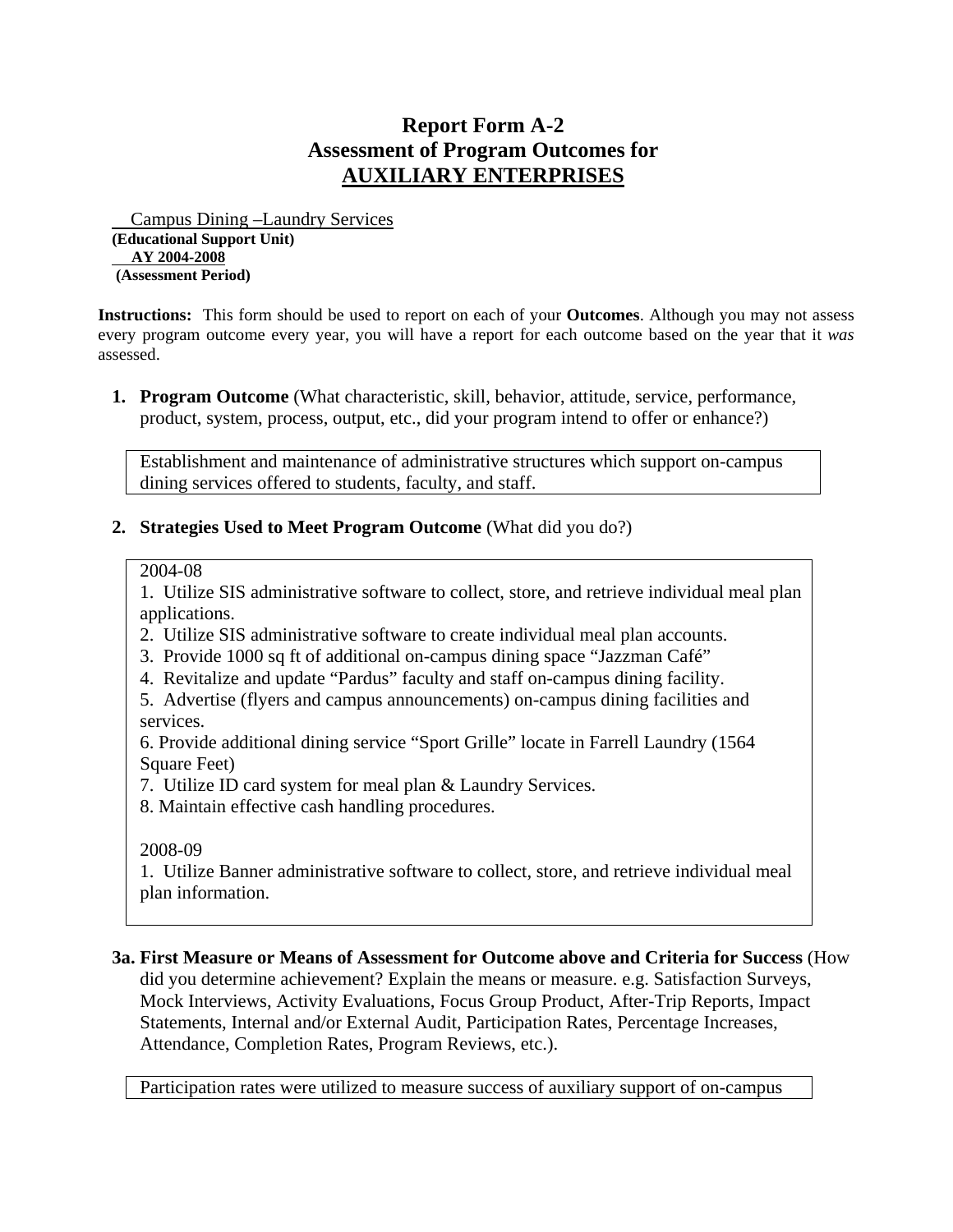dining.

.

**3b. Results/ Findings** (How did you do? Summarize assessment data collected.)

Over the years, participation from student client groups has increased. Since groups have an array of near-by dining choices, we predict that the following increase is due to improved on-campus dining services. On-campus dining participation rates for 2004- 08 are as follows: FY 2004 7,262 FY 2005 6,503 FY 2006 7,253 FY 2007 7,386

**3c. Use of Results** (How did you use the findings, e.g., maintain, improve, change, etc.)

Because on-campus dining participation rates has shown a steady increase for almost a decade and because it is forecasted that student enrollment will increase, Auxiliary Enterprise is planning to identify, remodel or build increased square footage to support on-campus dining.

**4a. Second Measure or Means of Assessment for Outcome above and Criteria for Success, if available** (How did you determine achievement? Explain the means or measure. e.g. Satisfaction Surveys, Mock Interviews, Activity Evaluations, Focus Group Product, After-Trip Reports, Impact Statements, Internal and/or External Audit, Participation Rates, Percentage Increases, Attendance, Completion Rates, Program Reviews, etc.).

**4b. Results/ Findings** (How did you do? Summarize assessment data collected.)

**4c. Use of Results** (How did you use the findings, e.g., maintain, improve, change, etc.)

**5. Documentation** (What is the evidence and where is it located? Give name, location, dates, etc., e.g., Revised Admissions Manual is located in the office of Jane Smith, Director of Undergraduate Admissions; Meeting minutes from June 4, 2006, are located in the office of Dr. James Smith, etc.)\*

Participation rates can be found in the Office of Ms. Tressy Wilson, MSC, Rm. 107.